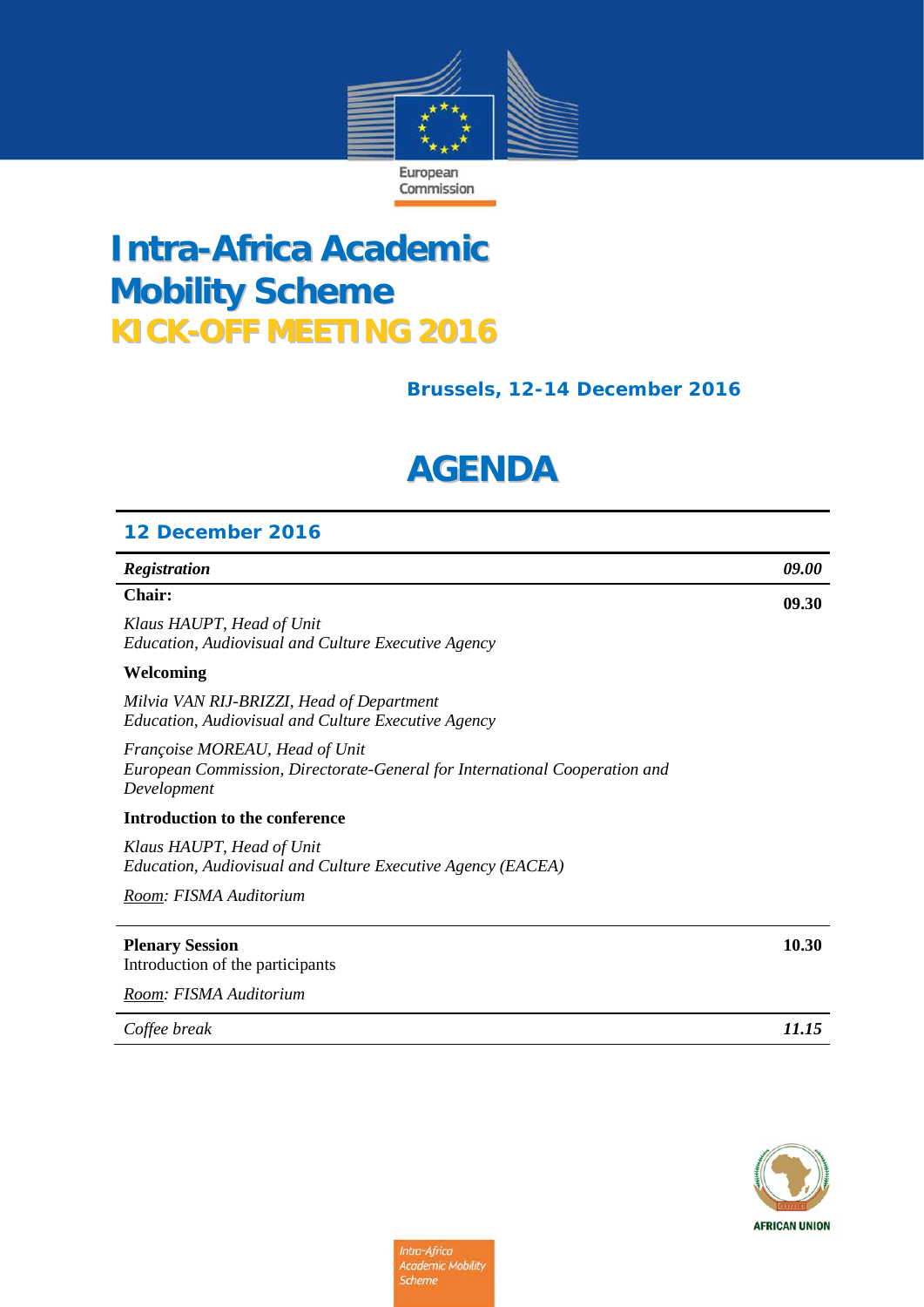| <b>Plenary Session</b><br>Project Cycle Management and Contractual Obligations<br>Elena PALAVROVA and Elif MEMIS MARSMAN, Project Advisors, EACEA                      |                                                                                |                                                                                                 | 11.45 |
|------------------------------------------------------------------------------------------------------------------------------------------------------------------------|--------------------------------------------------------------------------------|-------------------------------------------------------------------------------------------------|-------|
| Room: FISMA Auditorium                                                                                                                                                 |                                                                                |                                                                                                 |       |
| Lunch at Foyer Thierry Stoll                                                                                                                                           |                                                                                |                                                                                                 | 12.45 |
| <b>Plenary Session</b><br>Financial Management and Audit Policy<br>Alina FILIMON, Financial Officer<br>Kurt JACOBS, Head of Financial Sector<br>Room: FISMA Auditorium |                                                                                |                                                                                                 | 14.15 |
| Coffee break at Foyer Thierry Stoll                                                                                                                                    |                                                                                |                                                                                                 | 15.30 |
| <b>Parallel Workshops</b>                                                                                                                                              |                                                                                |                                                                                                 | 16.00 |
| <b>Workshop 1</b><br><b>Efficient Cooperation and</b><br>Communication for<br>Sustainability                                                                           | <b>Workshop 2</b><br><b>Mobility Management:</b><br>Promotion and<br>Selection | <b>Workshop 3</b><br><b>Mobility Management:</b><br><b>Recognition and Quality</b><br>Assurance |       |
| Facilitator:<br>Philippe RUFFIO                                                                                                                                        | Facilitator:<br>Elena PALAVROVA                                                | Facilitator:<br>Elif MEMIS MARSMAN                                                              |       |
| <b>Group GREEN</b>                                                                                                                                                     | <b>Group RED</b>                                                               | <b>Group YELLOW</b>                                                                             |       |
| Room: FISMA<br>Auditorium                                                                                                                                              | Room: J-59 00/A076                                                             | Room: J-59 00/SDR1                                                                              |       |
| ---- End of the first day ----                                                                                                                                         |                                                                                |                                                                                                 | 18.00 |

#### **13 December 2016**

**Parallel Workshops** (*Rooms*: FISMA Auditorium, J-59 00/A076; J-59 00/SDR1)

| <b>Workshop 1</b><br><b>Efficient Cooperation and</b><br>Communication for<br>Sustainability<br><i>Facilitator:</i> | Workshop 2<br><b>Mobility Management:</b><br>Promotion and<br>Selection<br><i>Facilitator:</i> | <b>Workshop 3</b><br><b>Mobility Management:</b><br><b>Recognition and Quality</b><br>Assurance<br><i>Facilitator:</i> | 09.00        |
|---------------------------------------------------------------------------------------------------------------------|------------------------------------------------------------------------------------------------|------------------------------------------------------------------------------------------------------------------------|--------------|
| Philippe RUFFIO                                                                                                     | Elena PALAVROVA                                                                                | Elif MEMIS MARSMAN                                                                                                     |              |
| <b>Group RED</b>                                                                                                    | <b>Group YELLOW</b>                                                                            | <b>Group GREEN</b>                                                                                                     |              |
| Room: J-59 00/A076                                                                                                  | Room: J-59 00/SDR1                                                                             | Room: FISMA<br>Auditorium                                                                                              |              |
| Coffee Break at Foyer Thierry Stoll                                                                                 |                                                                                                |                                                                                                                        | <i>11.00</i> |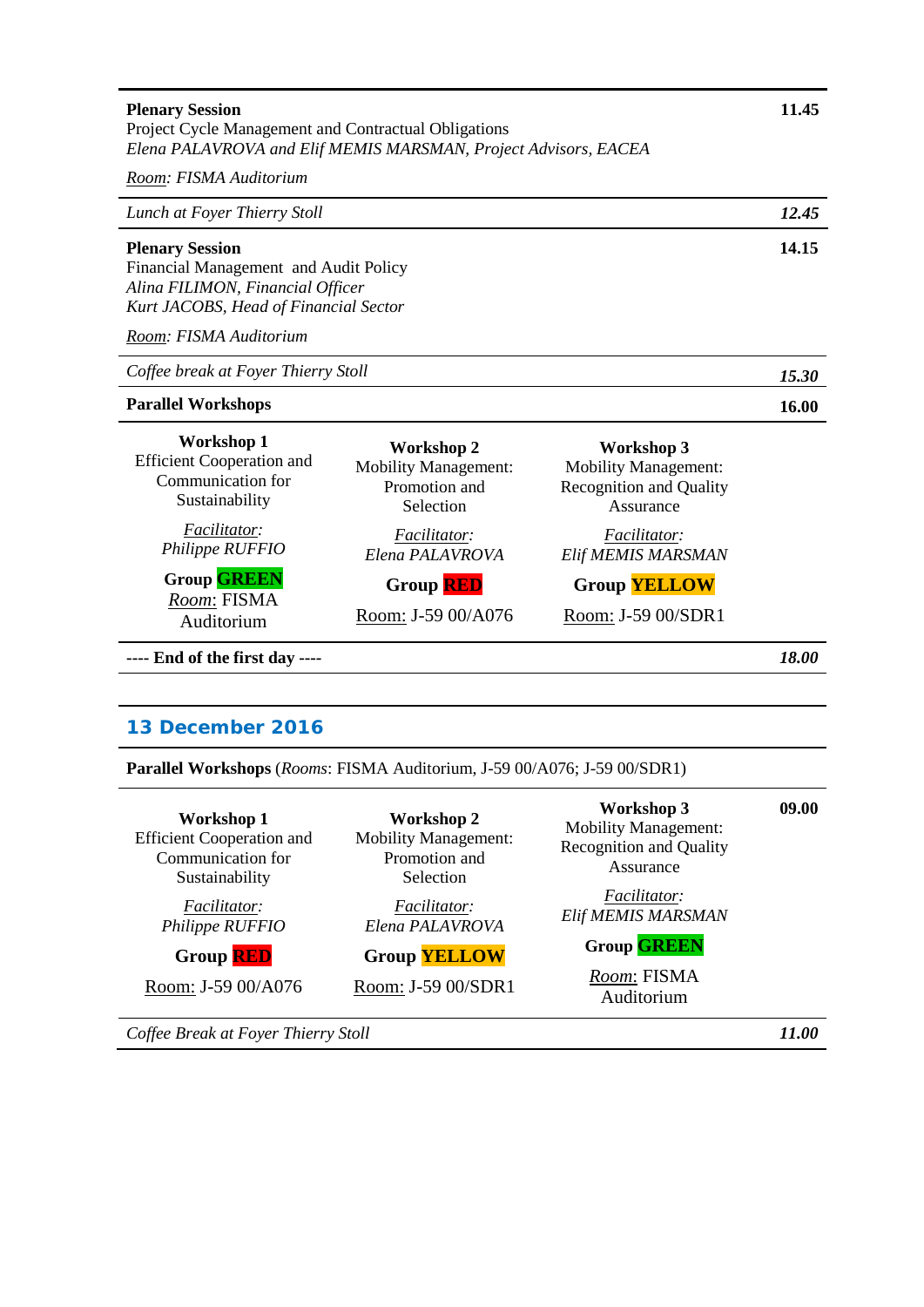#### **Parallel Workshops 11.30**

| <b>Workshop 1</b><br><b>Efficient Cooperation and</b><br>Communication for<br>Sustainability<br>Facilitator:<br>Philippe RUFFIO<br><b>Group YELLOW</b><br>Room: J-59 00/SDR1 | <b>Workshop 2</b><br><b>Mobility Management:</b><br>Promotion and<br>Selection<br>Facilitator:<br>Elena PALAVROVA<br><b>Group GREEN</b><br>Room: FISMA<br>Auditorium | <b>Workshop 3</b><br><b>Mobility Management:</b><br><b>Recognition and Quality</b><br>Assurance<br>Facilitator:<br>Elif MEMIS MARSMAN<br><b>Group RED</b><br>Room: J-59 00/A076 |       |
|------------------------------------------------------------------------------------------------------------------------------------------------------------------------------|----------------------------------------------------------------------------------------------------------------------------------------------------------------------|---------------------------------------------------------------------------------------------------------------------------------------------------------------------------------|-------|
| Lunch at Foyer Thierry Stoll                                                                                                                                                 |                                                                                                                                                                      |                                                                                                                                                                                 | 13.30 |
| <b>Parallel Sessions</b>                                                                                                                                                     |                                                                                                                                                                      |                                                                                                                                                                                 | 15.00 |
| <b>Session for Coordinators</b><br>Introduction to EACEA Mobility Tool<br><b>Facilitator: Elif MEMIS MARSMAN</b><br>Room: J-59 00/SDR1                                       |                                                                                                                                                                      | <b>Session for partners</b><br><b>Speed Dating for Networking</b><br>Facilitator: Gerard BROS PEREZ<br>Room: FISMA Auditorium                                                   |       |
| Coffee Break at Foyer Thierry Stoll                                                                                                                                          |                                                                                                                                                                      |                                                                                                                                                                                 | 16.30 |
| <b>Plenary Session</b><br>Opportunities for African HEIs under Erasmus+<br>Philippe RUFFIO, Head of Sector, EACEA                                                            |                                                                                                                                                                      |                                                                                                                                                                                 | 17.00 |
| Room: FISMA Auditorium                                                                                                                                                       |                                                                                                                                                                      |                                                                                                                                                                                 |       |
| <b>Closing remarks</b><br>Klaus HAUPT, Head of Unit, EACEA                                                                                                                   |                                                                                                                                                                      |                                                                                                                                                                                 | 17.30 |
| Room: FISMA Auditorium                                                                                                                                                       |                                                                                                                                                                      |                                                                                                                                                                                 |       |
| ---- End of the Kick-off Meeting ----                                                                                                                                        |                                                                                                                                                                      |                                                                                                                                                                                 | 18.00 |